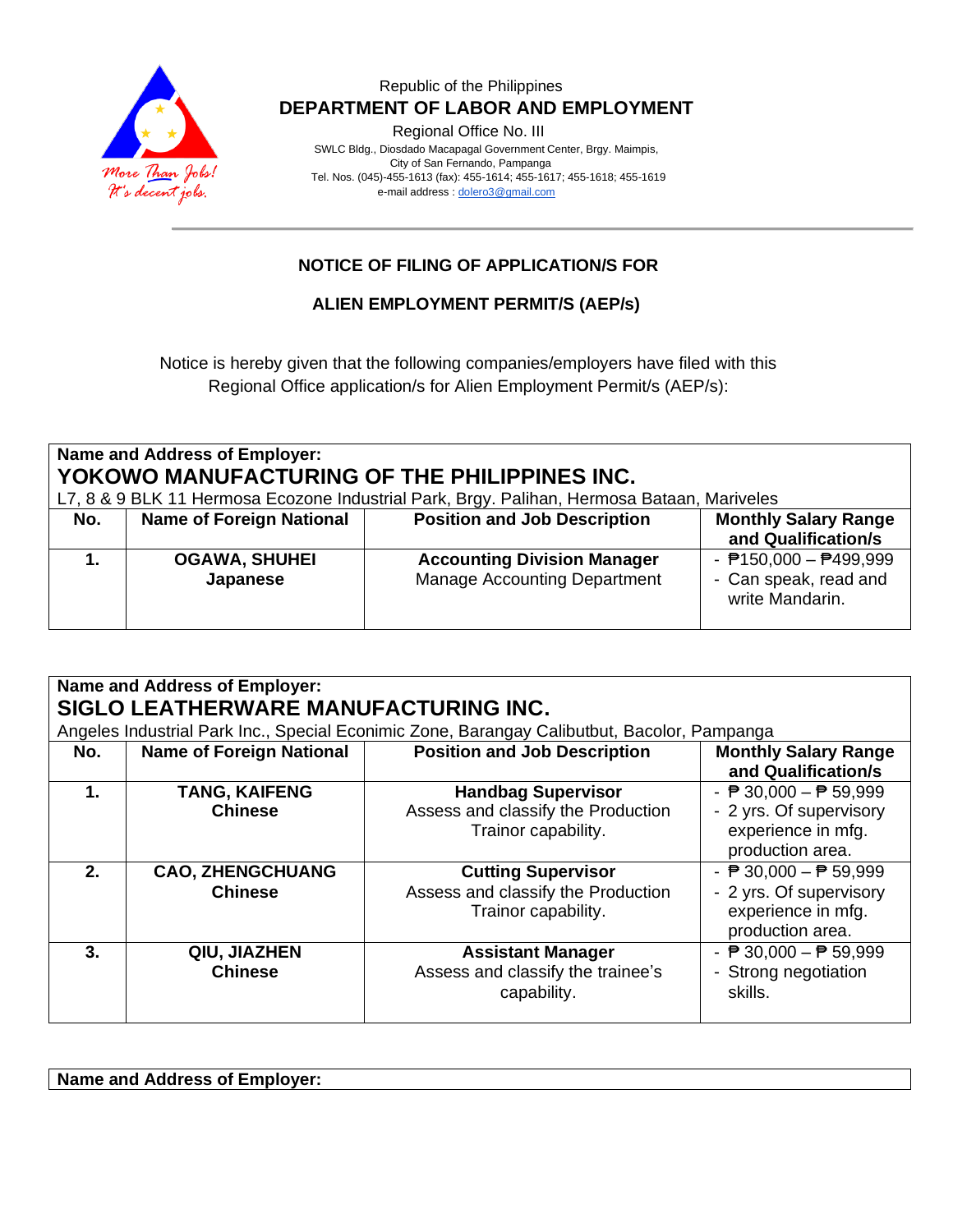

Regional Office No. III

 SWLC Bldg., Diosdado Macapagal Government Center, Brgy. Maimpis, City of San Fernando, Pampanga Tel. Nos. (045)-455-1613 (fax): 455-1614; 455-1617; 455-1618; 455-1619 e-mail address [: dolero3@gmail.com](mailto:dolero3@gmail.com)

**SUPER PHILIPPINES INC.** Angeles Industrial Park Inc. – SEZ Brgy. Calibutbut, Bacolor, Pampanga **No.** | Name of Foreign National | Position and Job Description | Monthly Salary Range **and Qualification/s 1. WANG, MEIHONG Chinese QA Supervisor** Production monitoring to meet customer's requirement.  $\overline{P}$  30,000  $\overline{P}$  59,999 - **2. SU, ZHOU Chinese Wallet Supervisor** Supervise and trains the workers  $\overline{P}$  30,000  $\overline{P}$  59,999 -

| Name and Address of Employer:<br>ANGELES ALLIANCE LEATHERWARE INC.<br>Angeles Industrial Park Inc. - SEZ Brgy. Calibutbut, Bacolor, Pampanga |                                     |                                                                                     |                                                    |  |
|----------------------------------------------------------------------------------------------------------------------------------------------|-------------------------------------|-------------------------------------------------------------------------------------|----------------------------------------------------|--|
| No.                                                                                                                                          | <b>Name of Foreign National</b>     | <b>Position and Job Description</b>                                                 | <b>Monthly Salary Range</b><br>and Qualification/s |  |
|                                                                                                                                              | <b>PENG, ZHEN</b><br><b>Chinese</b> | <b>QA Supervisor</b><br>Supervises the under staffs in making<br>the task properly. | - $\overline{P}$ 30,000 - $\overline{P}$ 59,999    |  |

| <b>Name and Address of Employer:</b><br>STOTSENBERG LEISURE PARK AND HOTEL<br>Gil Puyat Ave. corner Andres Soriano St. Clark Freeport Zone, Pampanga |                                           |                                                                              |                                                                                                      |  |
|------------------------------------------------------------------------------------------------------------------------------------------------------|-------------------------------------------|------------------------------------------------------------------------------|------------------------------------------------------------------------------------------------------|--|
| No.                                                                                                                                                  | <b>Name of Foreign</b><br><b>National</b> | <b>Position and Job Description</b>                                          | <b>Monthly Salary Range and</b><br><b>Qualification/s</b>                                            |  |
|                                                                                                                                                      | SUN, YU<br><b>Chinese</b>                 | <b>Supervisor</b><br>Supervise, organize and monitors<br>staff work process. | - $\overline{P}$ 30,000 - $\overline{P}$ 59,999<br>- Degree in Business<br>Management/Administration |  |

# **Name and Address of Employer:**

**PALECEK IMPORTS, INC.**

G/f unit 104 Angeles Business Center bldg. Teresa Ave. Sto Rosario, Angeles City, Pampanga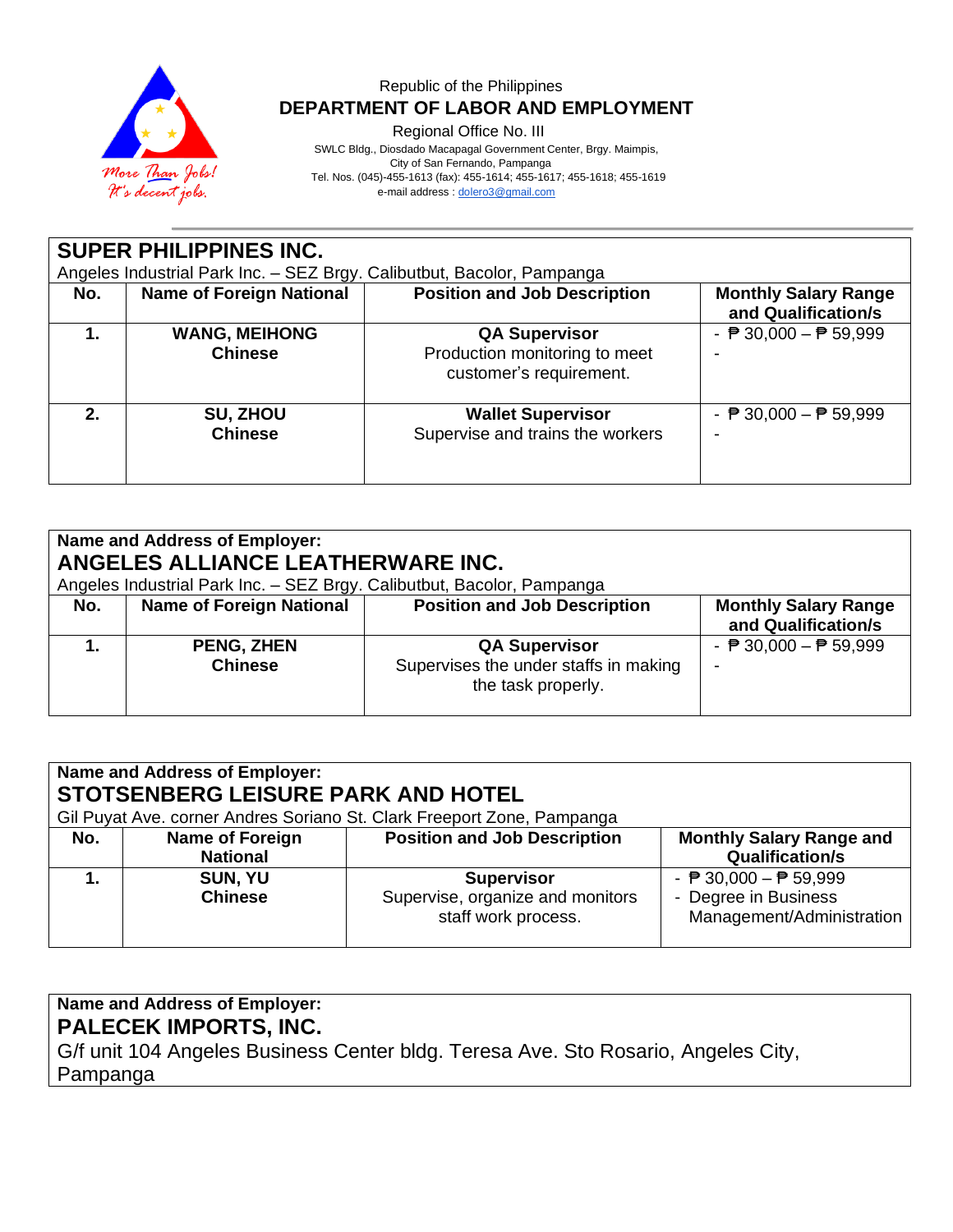

Regional Office No. III

 SWLC Bldg., Diosdado Macapagal Government Center, Brgy. Maimpis, City of San Fernando, Pampanga Tel. Nos. (045)-455-1613 (fax): 455-1614; 455-1617; 455-1618; 455-1619 e-mail address [: dolero3@gmail.com](mailto:dolero3@gmail.com)

| No. | <b>Name of Foreign National</b>                     | <b>Position and Job Description</b>                                                                   | <b>Monthly Salary Range</b><br>and Qualification/s |
|-----|-----------------------------------------------------|-------------------------------------------------------------------------------------------------------|----------------------------------------------------|
|     | <b>CARLSON, ERIC</b><br><b>CAMPBELL</b><br>American | <b>Director of Asia Operations</b><br>Responsible for the growth and<br>profitability of the company. | - $\overline{P}$ 30,000 - $\overline{P}$ 59,999    |

| Name and Address of Employer:<br>PHI-KO SERVE ONE IMPEX CORPORATION<br>0509 National Road, Inhobol, Masinloc, Zambales |                                 |                                                                            |                                                                                                                        |
|------------------------------------------------------------------------------------------------------------------------|---------------------------------|----------------------------------------------------------------------------|------------------------------------------------------------------------------------------------------------------------|
| No.                                                                                                                    | <b>Name of Foreign National</b> | <b>Position and Job Description</b>                                        | <b>Monthly Salary Range</b><br>and Qualification/s                                                                     |
|                                                                                                                        | <b>HAN, YOUNG MI</b><br>Korean  | <b>Sales Manager</b><br>Promote and present products to<br>Korean clients. | - $\overline{P}$ 30,000 - $\overline{P}$ 59,999<br>- Knowledge in sales<br>and marketing of<br>construction materials. |

| <b>Name and Address of Employer:</b><br><b>JUZ ELECTRONIC PROCESSING PLANT INC.</b><br>Unit 1-2 bldg. 1 lot 1l-2 Subic Bay Gateway Park P2 Subic Bay Freeport Zone 2222 |                                 |                                     |                                                    |  |
|-------------------------------------------------------------------------------------------------------------------------------------------------------------------------|---------------------------------|-------------------------------------|----------------------------------------------------|--|
| No.                                                                                                                                                                     | <b>Name of Foreign National</b> | <b>Position and Job Description</b> | <b>Monthly Salary Range</b><br>and Qualification/s |  |
| 1.                                                                                                                                                                      | YE, GUOZHI                      | <b>Chief Marketing Officer</b>      | - $\overline{P}$ 30,000 - $\overline{P}$ 59,999    |  |
|                                                                                                                                                                         | <b>Chinese</b>                  | Supports leadership of a business.  | - Bachelor's degree.                               |  |
| 2.                                                                                                                                                                      | <b>HUANG, MINGFEI</b>           | <b>Manager</b>                      | - $\overline{P}$ 30,000 - $\overline{P}$ 59,999    |  |
|                                                                                                                                                                         | <b>Chinese</b>                  | Supports leadership of a business.  | - Bachelor's degree.                               |  |

## **Name and Address of Employer: OVERSEA F AND B TRADING CORP.**

|     | Lot 14, Block 7, Zambezi St. Anunas, Angeles City, Pampanga |                                     |                                                 |  |  |
|-----|-------------------------------------------------------------|-------------------------------------|-------------------------------------------------|--|--|
| No. | <b>Name of Foreign National</b>                             | <b>Position and Job Description</b> | <b>Monthly Salary Range</b>                     |  |  |
|     |                                                             |                                     | and Qualification/s                             |  |  |
|     | <b>LEE CHANGHA</b>                                          | <b>Marketer and Developer</b>       | - $\overline{P}$ 30,000 - $\overline{P}$ 59,999 |  |  |
|     | Korean                                                      | Plan, create and execute marketing  | - Can speak, read and                           |  |  |
|     |                                                             | campaigns.                          | write English and                               |  |  |
|     |                                                             |                                     | Korean language.                                |  |  |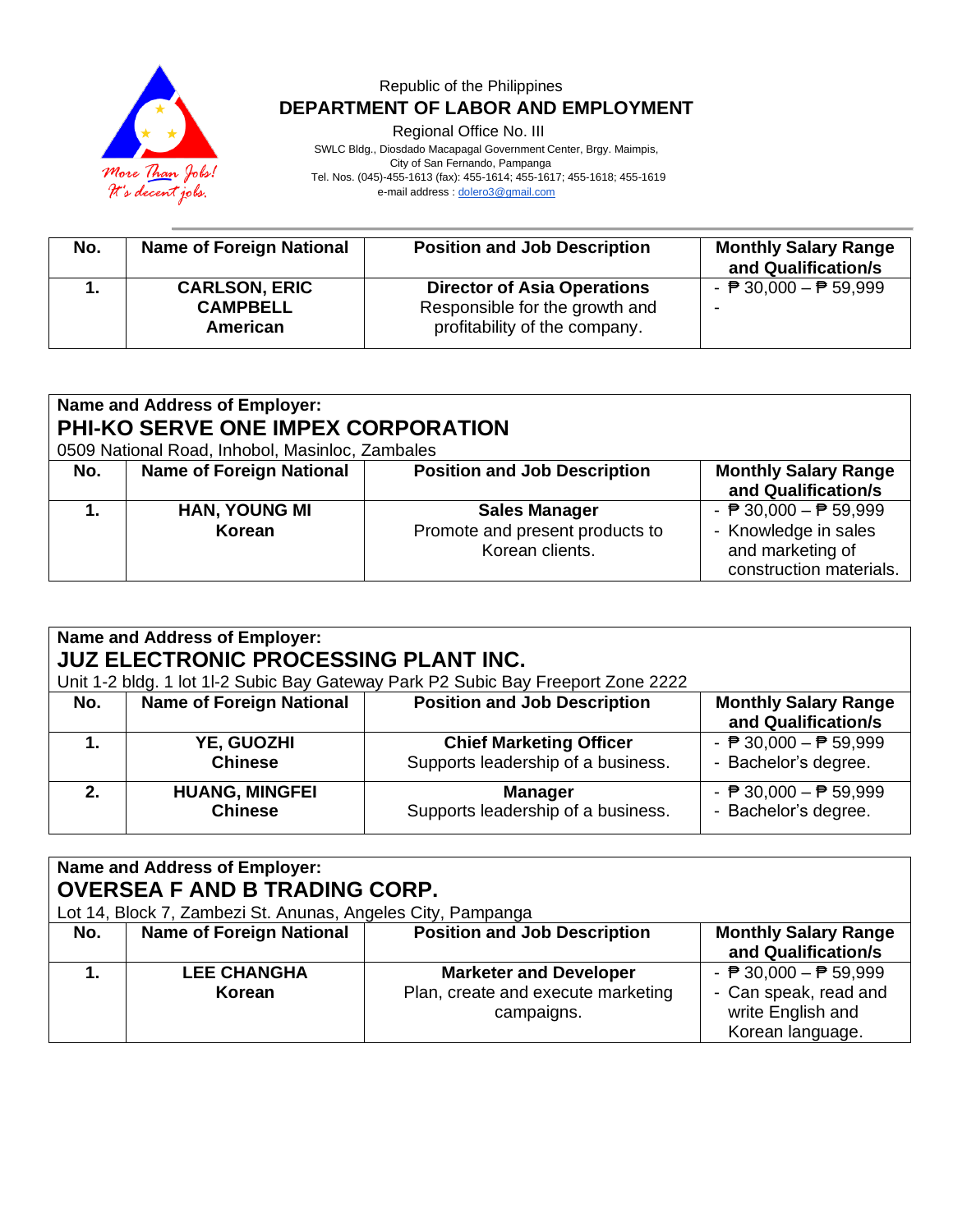

Regional Office No. III

 SWLC Bldg., Diosdado Macapagal Government Center, Brgy. Maimpis, City of San Fernando, Pampanga Tel. Nos. (045)-455-1613 (fax): 455-1614; 455-1617; 455-1618; 455-1619 e-mail address [: dolero3@gmail.com](mailto:dolero3@gmail.com)

|                  | Name and Address of Employer:                                            |                                                                                                        |                                                                                                               |  |
|------------------|--------------------------------------------------------------------------|--------------------------------------------------------------------------------------------------------|---------------------------------------------------------------------------------------------------------------|--|
|                  | <b>SM BLOOMING PHILS. INC.</b>                                           |                                                                                                        |                                                                                                               |  |
| No.              | Upper Tundol Repormista Limay, Bataan<br><b>Name of Foreign National</b> | <b>Position and Job Description</b>                                                                    | <b>Monthly Salary Range</b><br>and Qualification/s                                                            |  |
| 1.               | <b>WEI, CHENGYOU</b><br><b>Chinese</b>                                   | <b>Senior Technician</b><br>Check the installation and inspection<br>work of the steel grid structure. | - $\overline{P}$ 30,000 - $\overline{P}$ 59,999<br>- Can speak and<br>understand English.                     |  |
| 2.               | <b>SHAO, CHANDONG</b><br><b>Chinese</b>                                  | <b>Senior Technician</b><br>Check the installation and inspection<br>work of the steel grid structure. | - $\overline{P}$ 30,000 - $\overline{P}$ 59,999<br>- Can speak and<br>understand English.                     |  |
| 3.               | <b>WANG, DAGANG</b><br><b>Chinese</b>                                    | <b>Senior Technician</b><br>Check the installation and inspection<br>work of the steel grid structure. | - $\overline{P}$ 30,000 - $\overline{P}$ 59,999<br>- Can speak and<br>understand English.                     |  |
| 4.               | <b>WANG, JIANZHU</b><br><b>Chinese</b>                                   | <b>Senior Technician</b><br>Check the installation and inspection<br>work of the steel grid structure. | $\overline{\phantom{0}}$ = 30,000 – $\overline{\phantom{0}}$ 59,999<br>- Can speak and<br>understand English. |  |
| 5.               | <b>SHAO, CHANGZHENG</b><br><b>Chinese</b>                                | <b>Senior Technician</b><br>Check the installation and inspection<br>work of the steel grid structure. | - $\overline{P}$ 30,000 - $\overline{P}$ 59,999<br>- Can speak and<br>understand English.                     |  |
| 6.               | <b>LI, RENTANG</b><br><b>Chinese</b>                                     | <b>Senior Technician</b><br>Check the installation and inspection<br>work of the steel grid structure. | - $\overline{P}$ 30,000 - $\overline{P}$ 59,999<br>- Can speak and<br>understand English.                     |  |
| $\overline{7}$ . | <b>YU, HONGLIANG</b><br><b>Chinese</b>                                   | <b>Reclaimer Supervisor</b><br>Check the installation and inspection<br>work of all the equipment.     | - $\overline{P}$ 30,000 - $\overline{P}$ 59,999<br>- Can speak and<br>understand English.                     |  |
| 8.               | LIU, XIUZHEN<br><b>Chinese</b>                                           | <b>Reclaimer Supervisor</b><br>Check the installation and inspection<br>work of all the equipment.     | - $\overline{P}$ 30,000 - $\overline{P}$ 59,999<br>- Can speak and<br>understand English.                     |  |
| 9.               | LIU, YONGLI<br><b>Chinese</b>                                            | <b>Reclaimer Supervisor</b><br>Check the installation and inspection<br>work of all the equipment.     | - $P$ 30,000 - $P$ 59,999<br>- Can speak and<br>understand English.                                           |  |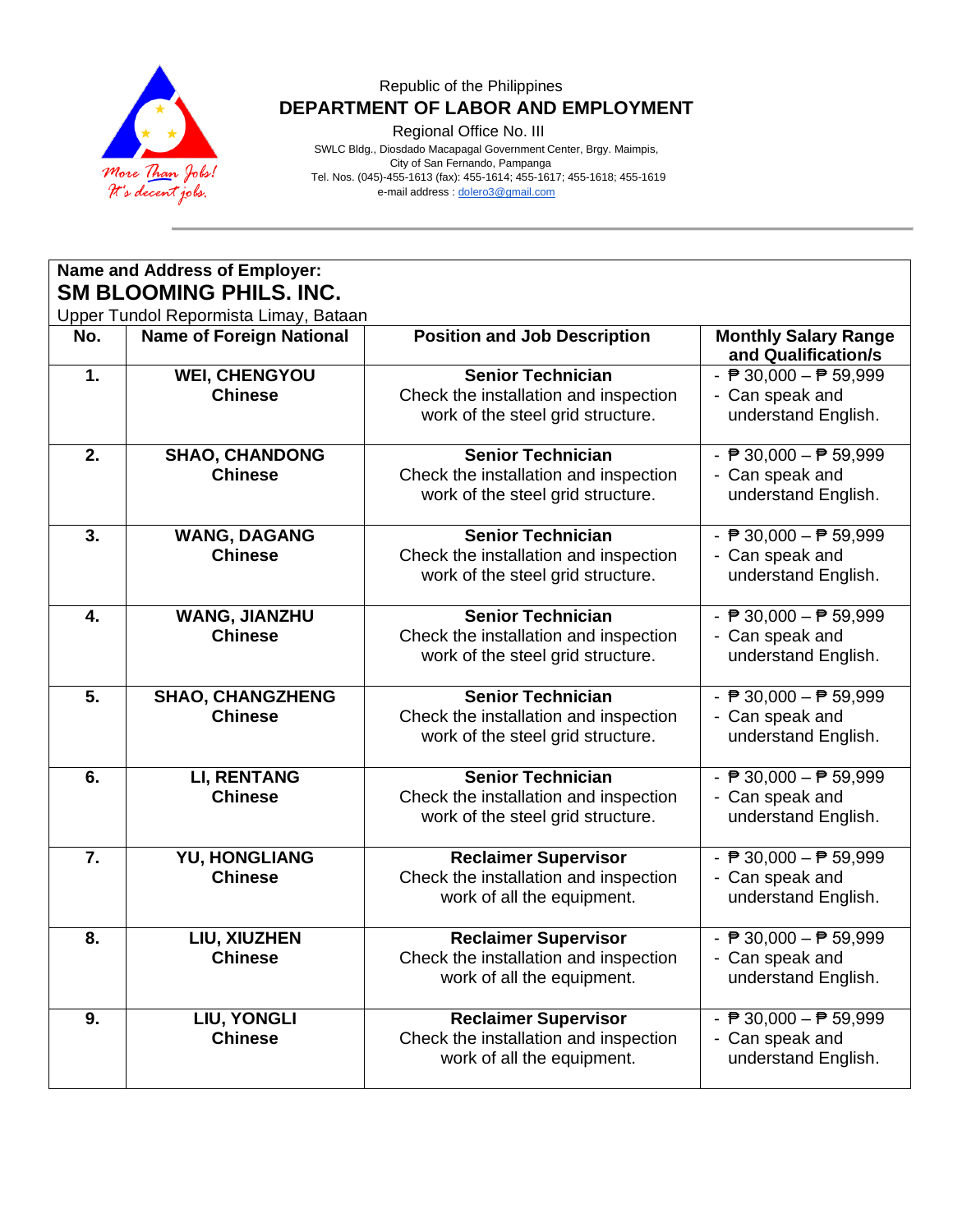

Regional Office No. III

 SWLC Bldg., Diosdado Macapagal Government Center, Brgy. Maimpis, City of San Fernando, Pampanga Tel. Nos. (045)-455-1613 (fax): 455-1614; 455-1617; 455-1618; 455-1619 e-mail address [: dolero3@gmail.com](mailto:dolero3@gmail.com)

| 10. | ZHANG, CHUPING          | <b>Reclaimer Supervisor</b>           | - $P$ 30,000 - $P$ 59,999                       |
|-----|-------------------------|---------------------------------------|-------------------------------------------------|
|     | <b>Chinese</b>          | Check the installation and inspection | - Can speak and                                 |
|     |                         | work of all the equipment.            | understand English.                             |
|     |                         |                                       |                                                 |
| 11. | LIU, WENSHENG           | <b>Reclaimer Supervisor</b>           | - $\overline{P}$ 30,000 - $\overline{P}$ 59,999 |
|     | <b>Chinese</b>          | Check the installation and inspection | - Can speak and                                 |
|     |                         | work of all the equipment.            | understand English.                             |
|     |                         |                                       |                                                 |
| 12. | LIU, HAITAO             | <b>Reclaimer Supervisor</b>           | - $\overline{P}$ 30,000 - $\overline{P}$ 59,999 |
|     | <b>Chinese</b>          | Check the installation and inspection | - Can speak and                                 |
|     |                         | work of all the equipment.            | understand English.                             |
|     |                         |                                       |                                                 |
| 13. | <b>WU, BINGJIAN</b>     | <b>Ship Unloader Supervisor</b>       | - $\sqrt{P}$ 30,000 - $\sqrt{P}$ 59,999         |
|     | <b>Chinese</b>          | Check the installation and inspection | - Can speak and                                 |
|     |                         | work of all the equipment.            | understand English.                             |
|     |                         |                                       |                                                 |
| 14. | <b>ZHANG, XIAOCHENG</b> | <b>Ship Unloader Supervisor</b>       | - $\overline{P}$ 30,000 - $\overline{P}$ 59,999 |
|     | <b>Chinese</b>          | Check the installation and inspection | - Can speak and                                 |
|     |                         | work of all the equipment.            | understand English.                             |
|     |                         |                                       |                                                 |
| 15. | <b>WEI, HONGWEI</b>     | <b>Ship Unloader Supervisor</b>       | - $\overline{P}$ 30,000 - $\overline{P}$ 59,999 |
|     | <b>Chinese</b>          | Check the installation and inspection | - Can speak and                                 |
|     |                         | work of all the equipment.            | understand English.                             |
|     |                         |                                       |                                                 |
| 16. | ZHANG, LONGLONG         | <b>Ship Unloader Supervisor</b>       | - $\overline{P}$ 30,000 - $\overline{P}$ 59,999 |
|     | <b>Chinese</b>          | Check the installation and inspection | - Can speak and                                 |
|     |                         | work of all the equipment.            | understand English.                             |
|     |                         |                                       |                                                 |
| 17. | XU, YI                  | <b>Ship Unloader Supervisor</b>       | - $\overline{P}$ 30,000 - $\overline{P}$ 59,999 |
|     | <b>Chinese</b>          | Check the installation and inspection | - Can speak and                                 |
|     |                         | work of all the equipment.            | understand English.                             |
| 18. | ZHAO, CHENGSI           | <b>Ship Unloader Supervisor</b>       | - $\overline{P}$ 30,000 - $\overline{P}$ 59,999 |
|     | <b>Chinese</b>          | Check the installation and inspection | - Can speak and                                 |
|     |                         | work of all the equipment.            | understand English.                             |
|     |                         |                                       |                                                 |
| 19. | <b>HAN, XIAOLEI</b>     | <b>Coal Conveyor Specialist</b>       | - $\overline{P}$ 30,000 - $\overline{P}$ 59,999 |
|     | <b>Chinese</b>          | Installation and commissioning        | - With yrs. in installing                       |
|     |                         | important equipment of coal handling  | and specialize in                               |
|     |                         | conveyor system.                      | equipment in coal                               |
|     |                         |                                       | conveyor system.                                |